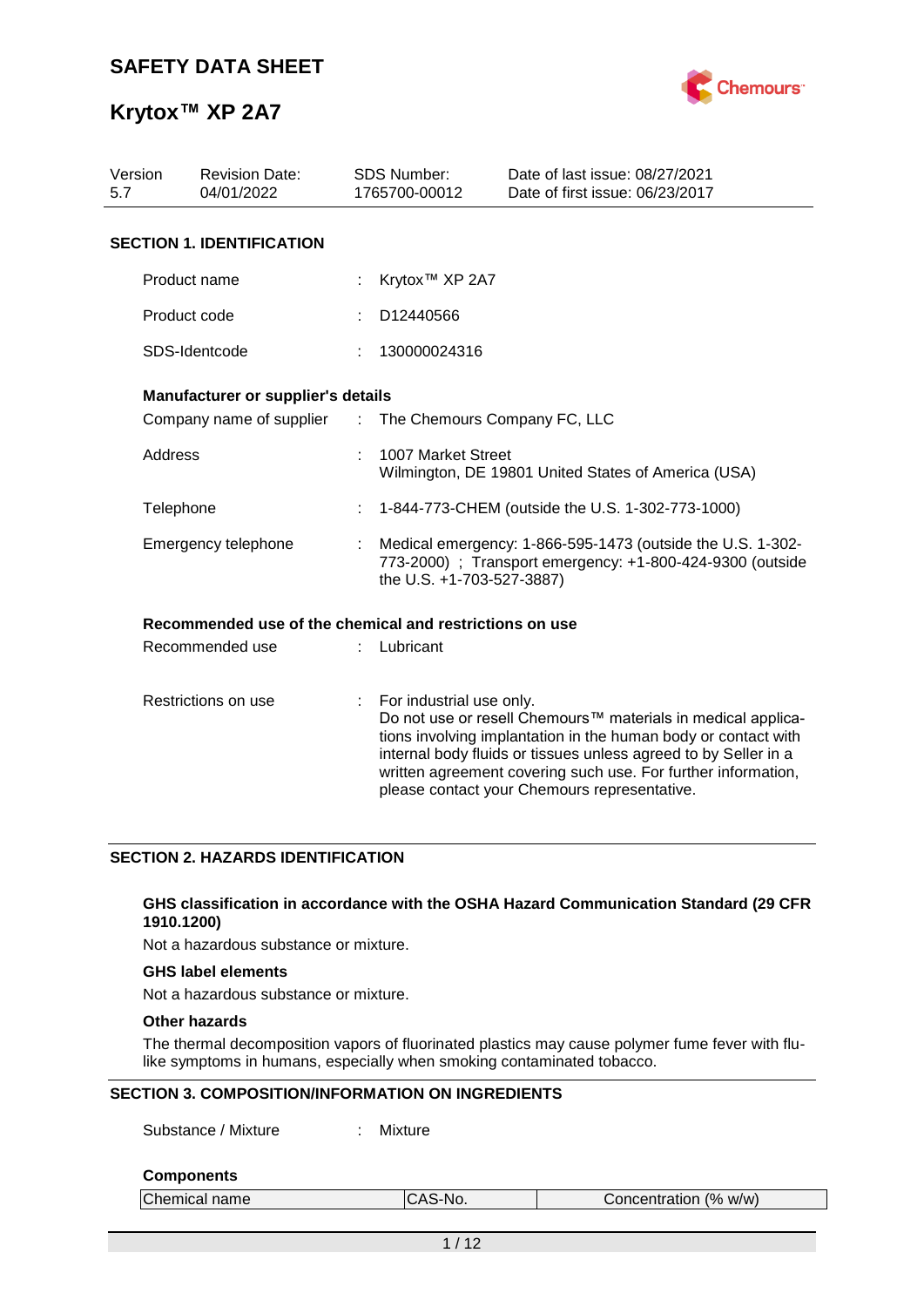

| Version<br>5.7 | <b>Revision Date:</b><br><b>SDS Number:</b><br>04/01/2022<br>1765700-00012                                                         |                                                                                                                                                | Date of last issue: 08/27/2021<br>Date of first issue: 06/23/2017 |            |  |  |  |
|----------------|------------------------------------------------------------------------------------------------------------------------------------|------------------------------------------------------------------------------------------------------------------------------------------------|-------------------------------------------------------------------|------------|--|--|--|
|                | lene>), omega-fluoro-alpha-<br><tetrafluoro-1 (hydroxyphenoxy-<br="" <<=""> phosphinyl)oxy&gt;methyl&gt;ethyl&gt;-</tetrafluoro-1> | Poly(oxy <trifluoro(trifluoromethyl)ethy assigned<="" not="" th=""><td></td><td><math>&gt;= 1 - 5</math></td></trifluoro(trifluoromethyl)ethy> |                                                                   | $>= 1 - 5$ |  |  |  |

Actual concentration is withheld as a trade secret

#### **SECTION 4. FIRST AID MEASURES**

| If inhaled                                                        | ÷ | If inhaled, remove to fresh air.<br>Get medical attention if symptoms occur.                                                                                                                                                                                                                   |
|-------------------------------------------------------------------|---|------------------------------------------------------------------------------------------------------------------------------------------------------------------------------------------------------------------------------------------------------------------------------------------------|
| In case of skin contact                                           |   | : Wash with water and soap as a precaution.<br>Get medical attention if symptoms occur.                                                                                                                                                                                                        |
| In case of eye contact                                            |   | : Flush eyes with water as a precaution.<br>Get medical attention if irritation develops and persists.                                                                                                                                                                                         |
| If swallowed                                                      |   | If swallowed, DO NOT induce vomiting.<br>Get medical attention if symptoms occur.<br>Rinse mouth thoroughly with water.                                                                                                                                                                        |
| Most important symptoms<br>and effects, both acute and<br>delayed |   | Skin contact may provoke the following symptoms:<br>Irritation<br><b>Discomfort</b><br>Redness<br>Sensitization<br>Eye contact may provoke the following symptoms<br>Discomfort<br>Irritation<br><b>Blurred vision</b><br>Inhalation may provoke the following symptoms:<br>Polymer fume fever |
| Protection of first-aiders                                        |   | No special precautions are necessary for first aid responders.                                                                                                                                                                                                                                 |
| Notes to physician                                                |   | Treat symptomatically and supportively.                                                                                                                                                                                                                                                        |

#### **SECTION 5. FIRE-FIGHTING MEASURES**

| Suitable extinguishing media :           |    | Not applicable<br>Will not burn                                                                               |
|------------------------------------------|----|---------------------------------------------------------------------------------------------------------------|
| Unsuitable extinguishing<br>media        |    | Not applicable<br>Will not burn                                                                               |
| Specific hazards during fire<br>fighting | ÷. | Exposure to combustion products may be a hazard to health.                                                    |
| Hazardous combustion prod-<br>ucts       |    | Hydrogen fluoride<br>carbonyl fluoride<br>potentially toxic fluorinated compounds<br>aerosolized particulates |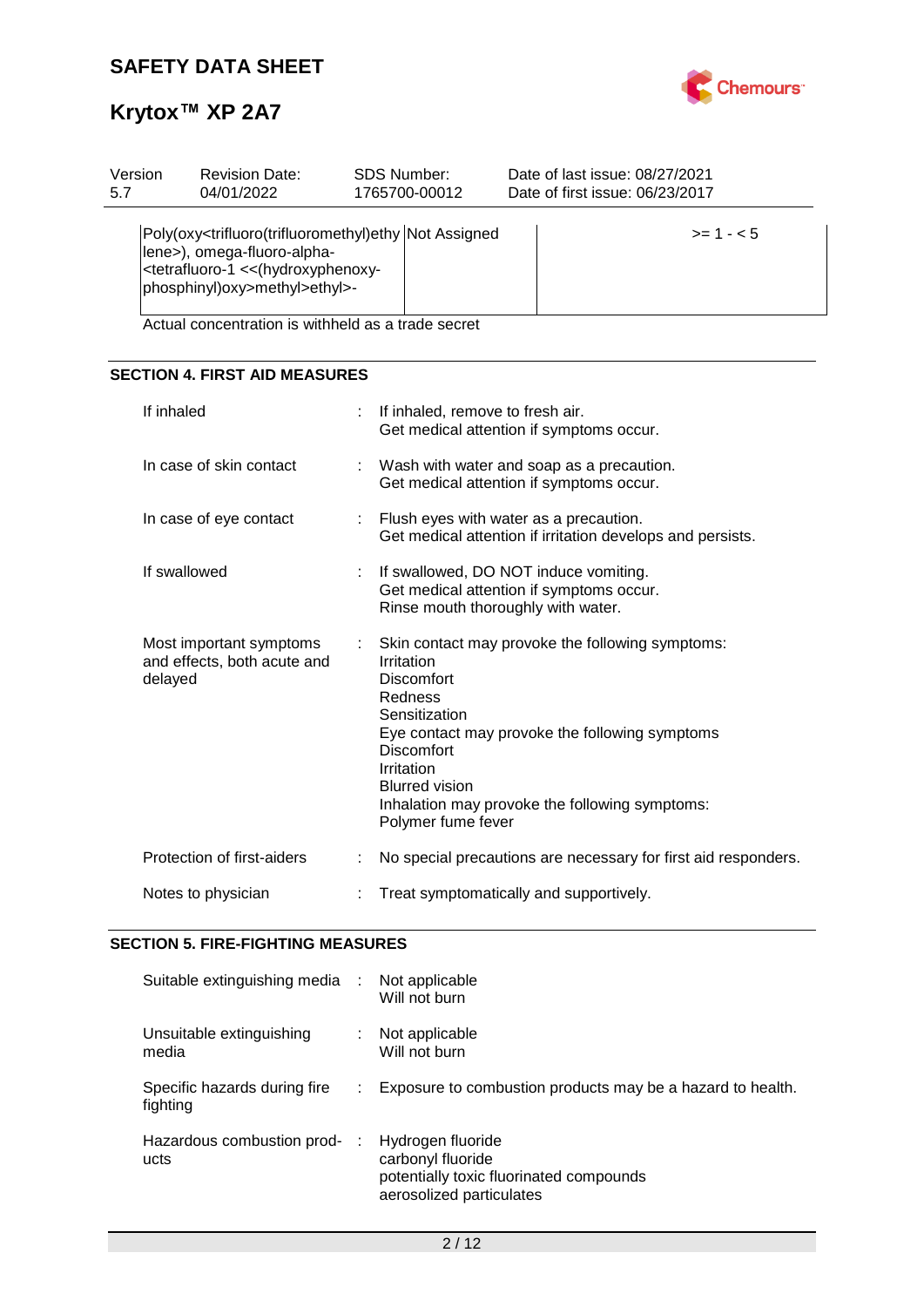

| Version<br>5.7                                      | <b>Revision Date:</b><br>04/01/2022 |  | <b>SDS Number:</b><br>1765700-00012                                                                             | Date of last issue: 08/27/2021<br>Date of first issue: 06/23/2017                                                                                                                                                              |  |  |
|-----------------------------------------------------|-------------------------------------|--|-----------------------------------------------------------------------------------------------------------------|--------------------------------------------------------------------------------------------------------------------------------------------------------------------------------------------------------------------------------|--|--|
| ods.                                                | Specific extinguishing meth-        |  | Carbon oxides<br>SO.<br>Evacuate area.                                                                          | Use extinguishing measures that are appropriate to local cir-<br>cumstances and the surrounding environment.<br>Use water spray to cool unopened containers.<br>Remove undamaged containers from fire area if it is safe to do |  |  |
| Special protective equipment :<br>for fire-fighters |                                     |  | Wear self-contained breathing apparatus for firefighting if<br>necessary.<br>Use personal protective equipment. |                                                                                                                                                                                                                                |  |  |

#### **SECTION 6. ACCIDENTAL RELEASE MEASURES**

| Personal precautions, protec-:<br>tive equipment and emer-<br>gency procedures | Follow safe handling advice (see section 7) and personal pro-<br>tective equipment recommendations (see section 8).                                                                                                                                                                                                                                                                                                                                                                                                                                                                                                                                                    |
|--------------------------------------------------------------------------------|------------------------------------------------------------------------------------------------------------------------------------------------------------------------------------------------------------------------------------------------------------------------------------------------------------------------------------------------------------------------------------------------------------------------------------------------------------------------------------------------------------------------------------------------------------------------------------------------------------------------------------------------------------------------|
| Environmental precautions                                                      | Avoid release to the environment.<br>Prevent further leakage or spillage if safe to do so.<br>Retain and dispose of contaminated wash water.<br>Local authorities should be advised if significant spillages<br>cannot be contained.                                                                                                                                                                                                                                                                                                                                                                                                                                   |
| Methods and materials for<br>containment and cleaning up                       | Soak up with inert absorbent material.<br>For large spills, provide diking or other appropriate contain-<br>ment to keep material from spreading. If diked material can be<br>pumped, store recovered material in appropriate container.<br>Clean up remaining materials from spill with suitable absor-<br>bent.<br>Local or national regulations may apply to releases and dispo-<br>sal of this material, as well as those materials and items em-<br>ployed in the cleanup of releases. You will need to determine<br>which regulations are applicable.<br>Sections 13 and 15 of this SDS provide information regarding<br>certain local or national requirements. |

#### **SECTION 7. HANDLING AND STORAGE**

| <b>Technical measures</b> | See Engineering measures under EXPOSURE<br>CONTROLS/PERSONAL PROTECTION section.                                                                                                                                           |
|---------------------------|----------------------------------------------------------------------------------------------------------------------------------------------------------------------------------------------------------------------------|
| Local/Total ventilation   | : Use only with adequate ventilation.                                                                                                                                                                                      |
| Advice on safe handling   | : Do not breathe decomposition products.                                                                                                                                                                                   |
|                           | Handle in accordance with good industrial hygiene and safety<br>practice, based on the results of the workplace exposure as-<br>sessment<br>Take care to prevent spills, waste and minimize release to the<br>environment. |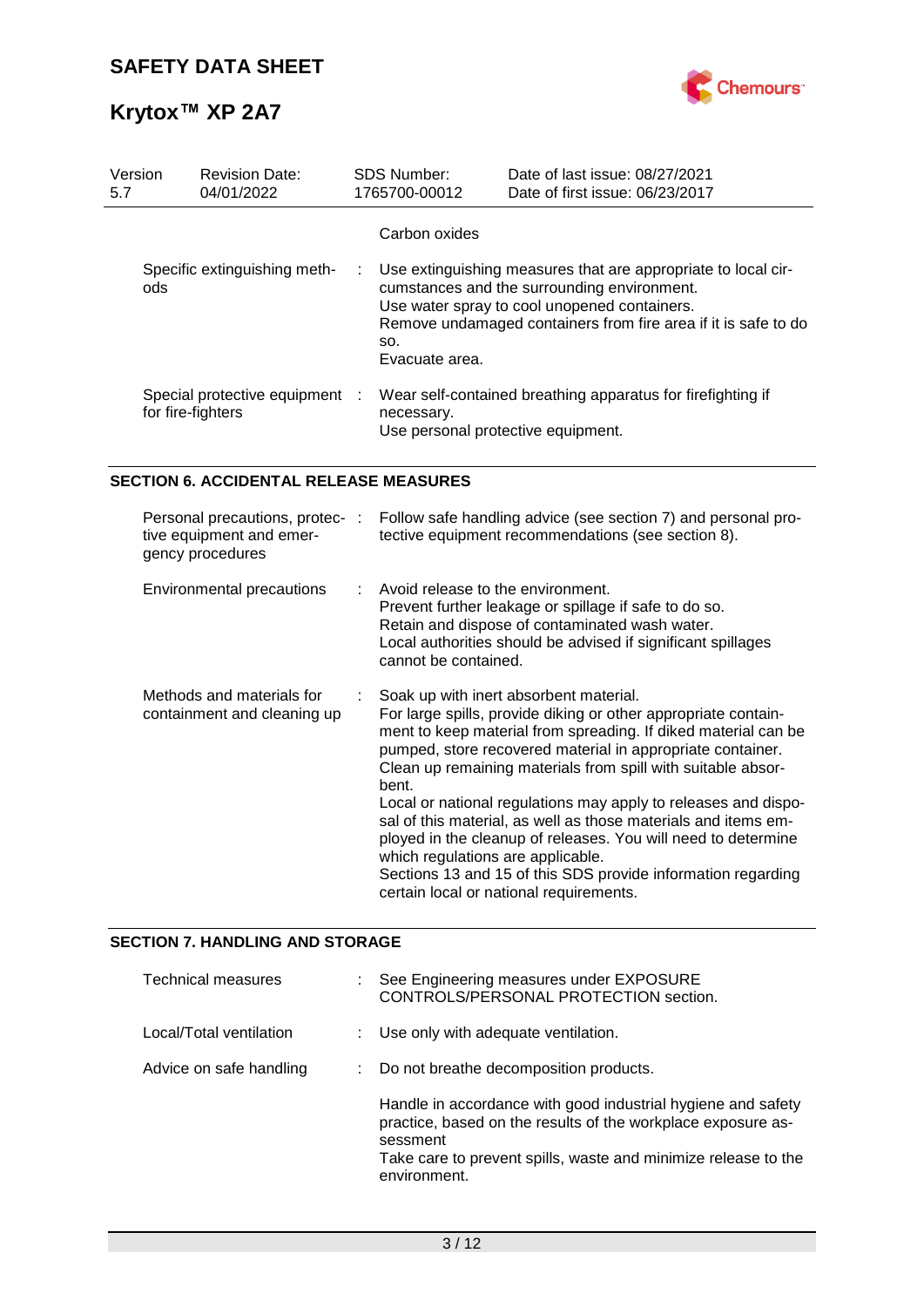

| Version<br>5.7                                | <b>Revision Date:</b><br>04/01/2022 |    | <b>SDS Number:</b><br>1765700-00012                                                                   | Date of last issue: 08/27/2021<br>Date of first issue: 06/23/2017 |  |  |  |
|-----------------------------------------------|-------------------------------------|----|-------------------------------------------------------------------------------------------------------|-------------------------------------------------------------------|--|--|--|
| Conditions for safe storage                   |                                     | ÷. | Keep in properly labeled containers.<br>Store in accordance with the particular national regulations. |                                                                   |  |  |  |
| Materials to avoid                            |                                     |    | No special restrictions on storage with other products.                                               |                                                                   |  |  |  |
| Further information on stor-<br>age stability |                                     | ÷  | No decomposition if stored and applied as directed.                                                   |                                                                   |  |  |  |

#### **SECTION 8. EXPOSURE CONTROLS/PERSONAL PROTECTION**

#### **Ingredients with workplace control parameters**

Contains no substances with occupational exposure limit values.

#### **Occupational exposure limits of decomposition products**

| Components          | CAS-No.   | Value type<br>(Form of  | Control parame-<br>ters / Permissible    | <b>Basis</b>     |
|---------------------|-----------|-------------------------|------------------------------------------|------------------|
| Hydrofluoric acid   | 7664-39-3 | exposure)<br><b>TWA</b> | concentration<br>$0.5$ ppm<br>(Fluorine) | <b>ACGIH</b>     |
|                     |           | $\overline{\text{c}}$   | $\overline{2}$ ppm<br>(Fluorine)         | <b>ACGIH</b>     |
|                     |           | $\overline{\text{c}}$   | 6 ppm<br>$5$ mg/m <sup>3</sup>           | <b>NIOSH REL</b> |
|                     |           | <b>TWA</b>              | 3 ppm<br>$2.5$ mg/m <sup>3</sup>         | <b>NIOSH REL</b> |
|                     |           | <b>TWA</b>              | 3 ppm                                    | OSHA Z-2         |
| Carbonyl difluoride | 353-50-4  | <b>TWA</b>              | 2 ppm                                    | <b>ACGIH</b>     |
|                     |           | <b>STEL</b>             | 5 ppm                                    | <b>ACGIH</b>     |
|                     |           | <b>TWA</b>              | 2 ppm<br>$5 \text{ mg/m}^3$              | <b>NIOSH REL</b> |
|                     |           | <b>ST</b>               | 5 ppm<br>$15$ mg/m <sup>3</sup>          | <b>NIOSH REL</b> |
| Carbon dioxide      | 124-38-9  | <b>TWA</b>              | 5,000 ppm                                | <b>ACGIH</b>     |
|                     |           | <b>STEL</b>             | 30,000 ppm                               | <b>ACGIH</b>     |
|                     |           | <b>TWA</b>              | $5,000$ ppm<br>$9,000$ mg/m <sup>3</sup> | <b>NIOSH REL</b> |
|                     |           | $\overline{\text{ST}}$  | 30,000 ppm<br>54,000 mg/m <sup>3</sup>   | <b>NIOSH REL</b> |
|                     |           | <b>TWA</b>              | 5,000 ppm<br>$9,000$ mg/m <sup>3</sup>   | OSHA Z-1         |
| Carbon monoxide     | 630-08-0  | <b>TWA</b>              | 25 ppm                                   | <b>ACGIH</b>     |
|                     |           | <b>TWA</b>              | 35 ppm<br>40 mg/m <sup>3</sup>           | <b>NIOSH REL</b> |
|                     |           | $\mathsf{C}$            | 200 ppm<br>229 mg/m <sup>3</sup>         | <b>NIOSH REL</b> |
|                     |           | <b>TWA</b>              | 50 ppm<br>55 mg/ $m3$                    | OSHA Z-1         |

**Engineering measures** : Processing may form hazardous compounds (see section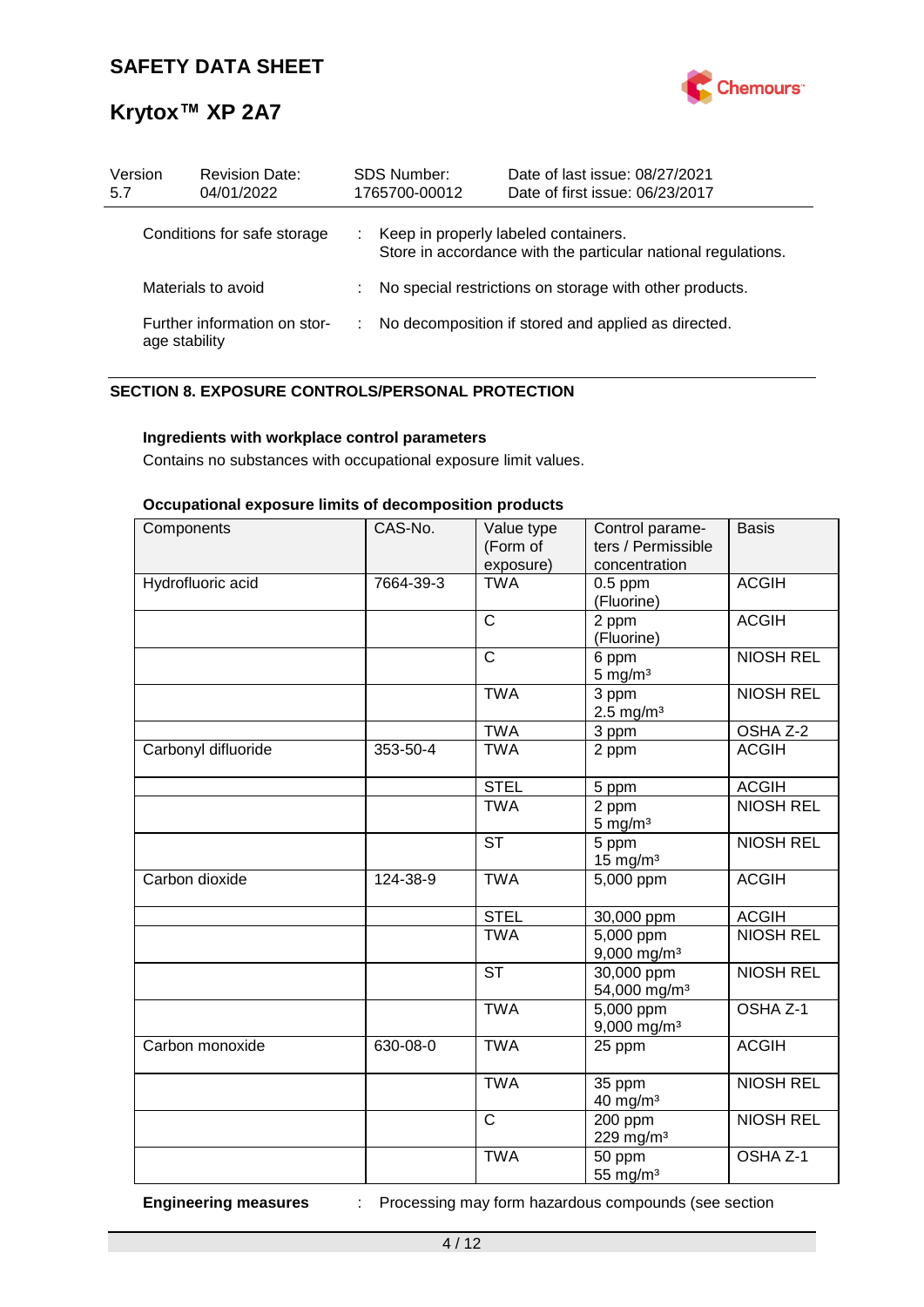

| Version<br>5.7 |                        | <b>Revision Date:</b><br>04/01/2022 | <b>SDS Number:</b><br>1765700-00012                                                                                                                                                                                                                                                                                                                                                                                                                                                                                                                                                                                                                                                                      | Date of last issue: 08/27/2021<br>Date of first issue: 06/23/2017                                                                                                                                                 |  |
|----------------|------------------------|-------------------------------------|----------------------------------------------------------------------------------------------------------------------------------------------------------------------------------------------------------------------------------------------------------------------------------------------------------------------------------------------------------------------------------------------------------------------------------------------------------------------------------------------------------------------------------------------------------------------------------------------------------------------------------------------------------------------------------------------------------|-------------------------------------------------------------------------------------------------------------------------------------------------------------------------------------------------------------------|--|
|                |                        |                                     | $10$ ).<br>Ensure adequate ventilation, especially in confined areas.<br>Minimize workplace exposure concentrations.                                                                                                                                                                                                                                                                                                                                                                                                                                                                                                                                                                                     |                                                                                                                                                                                                                   |  |
|                |                        | Personal protective equipment       |                                                                                                                                                                                                                                                                                                                                                                                                                                                                                                                                                                                                                                                                                                          |                                                                                                                                                                                                                   |  |
|                | Respiratory protection |                                     | General and local exhaust ventilation is recommended to<br>maintain vapor exposures below recommended limits. Where<br>concentrations are above recommended limits or are<br>unknown, appropriate respiratory protection should be worn.<br>Follow OSHA respirator regulations (29 CFR 1910.134) and<br>use NIOSH/MSHA approved respirators. Protection provided<br>by air purifying respirators against exposure to any hazar-<br>dous chemical is limited. Use a positive pressure air supplied<br>respirator if there is any potential for uncontrolled release,<br>exposure levels are unknown, or any other circumstance<br>where air purifying respirators may not provide adequate<br>protection. |                                                                                                                                                                                                                   |  |
|                |                        | Hand protection                     |                                                                                                                                                                                                                                                                                                                                                                                                                                                                                                                                                                                                                                                                                                          |                                                                                                                                                                                                                   |  |
|                |                        | Remarks                             |                                                                                                                                                                                                                                                                                                                                                                                                                                                                                                                                                                                                                                                                                                          | Wash hands before breaks and at the end of workday.                                                                                                                                                               |  |
|                |                        | Eye protection                      | Safety glasses                                                                                                                                                                                                                                                                                                                                                                                                                                                                                                                                                                                                                                                                                           | Wear the following personal protective equipment:                                                                                                                                                                 |  |
|                |                        | Skin and body protection            |                                                                                                                                                                                                                                                                                                                                                                                                                                                                                                                                                                                                                                                                                                          | Skin should be washed after contact.                                                                                                                                                                              |  |
|                |                        | Hygiene measures                    | king place.                                                                                                                                                                                                                                                                                                                                                                                                                                                                                                                                                                                                                                                                                              | If exposure to chemical is likely during typical use, provide<br>eye flushing systems and safety showers close to the wor-<br>When using do not eat, drink or smoke.<br>Wash contaminated clothing before re-use. |  |

### **SECTION 9. PHYSICAL AND CHEMICAL PROPERTIES**

| Appearance                                                     |     | Grease            |
|----------------------------------------------------------------|-----|-------------------|
| Color                                                          | t.  | white             |
| Odor                                                           |     | odorless          |
| Odor Threshold                                                 | × 1 | No data available |
| рH                                                             |     | : 7               |
| Melting point/freezing point                                   | t.  | 608 °F / 320 °C   |
| Initial boiling point and boiling : No data available<br>range |     |                   |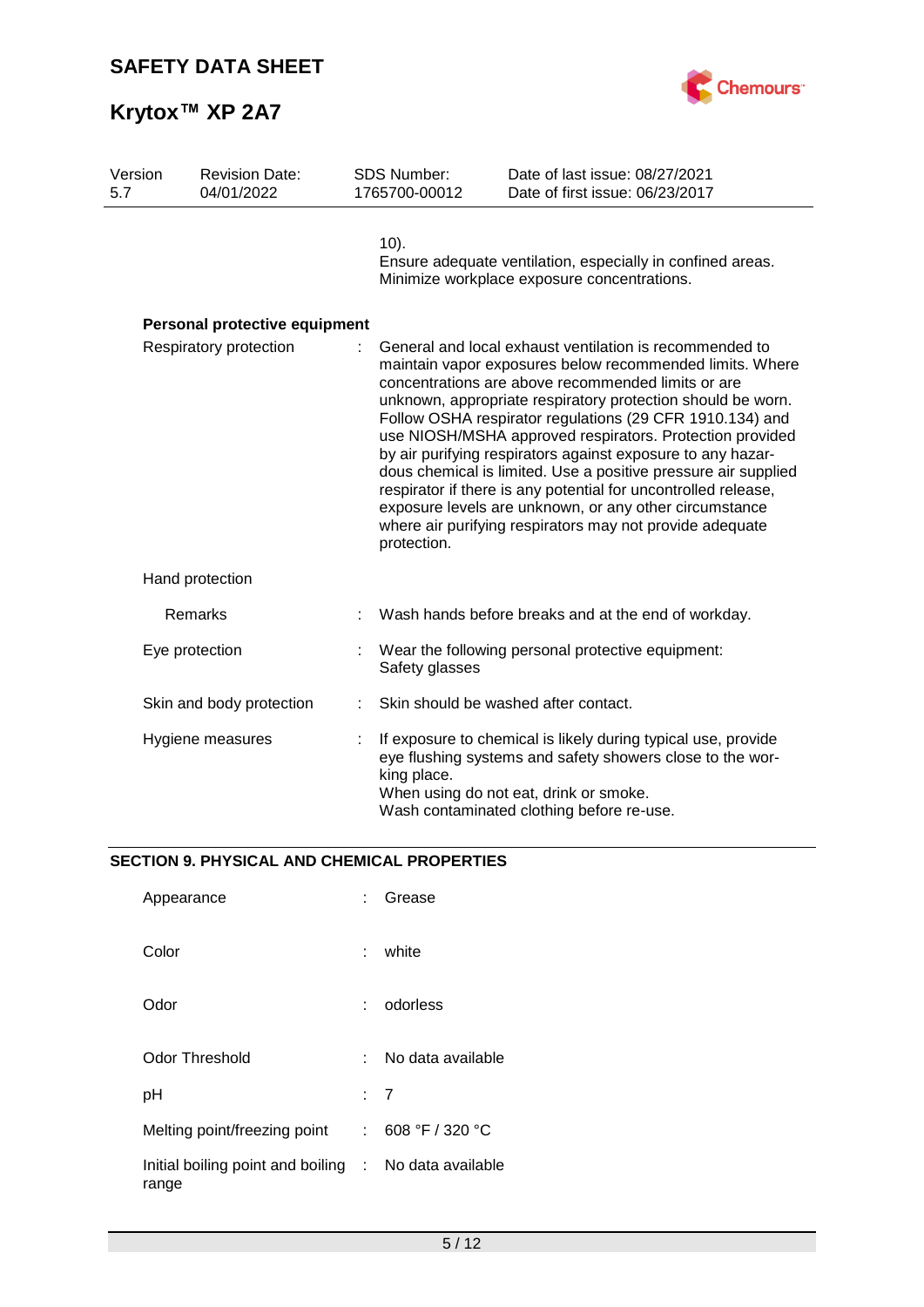

| Version<br>5.7 |                                                     | <b>Revision Date:</b><br>04/01/2022                 |   | SDS Number:<br>1765700-00012 | Date of last issue: 08/27/2021<br>Date of first issue: 06/23/2017 |  |
|----------------|-----------------------------------------------------|-----------------------------------------------------|---|------------------------------|-------------------------------------------------------------------|--|
|                | Flash point                                         |                                                     |   | Not applicable               |                                                                   |  |
|                |                                                     | Evaporation rate                                    |   | Not applicable               |                                                                   |  |
|                | Flammability (solid, gas)                           |                                                     |   | Will not burn                |                                                                   |  |
|                | Upper explosion limit / Upper<br>flammability limit |                                                     |   | No data available            |                                                                   |  |
|                |                                                     | Lower explosion limit / Lower<br>flammability limit | ÷ | No data available            |                                                                   |  |
|                |                                                     | Vapor pressure                                      |   | Not applicable               |                                                                   |  |
|                |                                                     | Relative vapor density                              |   | Not applicable               |                                                                   |  |
|                |                                                     | Relative density                                    |   | 1.9                          |                                                                   |  |
|                | Solubility(ies)                                     | Water solubility                                    |   | insoluble                    |                                                                   |  |
|                | octanol/water                                       | Partition coefficient: n-                           | ÷ | Not applicable               |                                                                   |  |
|                |                                                     | Autoignition temperature                            |   | No data available            |                                                                   |  |
|                |                                                     | Decomposition temperature                           | ÷ | 572 °F / 300 °C              |                                                                   |  |
|                | Viscosity                                           | Viscosity, kinematic                                |   | Not applicable               |                                                                   |  |
|                |                                                     | <b>Explosive properties</b>                         | ÷ | Not explosive                |                                                                   |  |
|                |                                                     | Oxidizing properties                                |   |                              | The substance or mixture is not classified as oxidizing.          |  |
|                | Particle size                                       |                                                     |   | No data available            |                                                                   |  |

#### **SECTION 10. STABILITY AND REACTIVITY**

| Reactivity                                | Not classified as a reactivity hazard.                                       |
|-------------------------------------------|------------------------------------------------------------------------------|
| Chemical stability                        | Stable under normal conditions.                                              |
| Possibility of hazardous reac- :<br>tions | Hazardous decomposition products will be formed at elevated<br>temperatures. |
| Conditions to avoid                       | None known.                                                                  |
| Incompatible materials                    | None.                                                                        |
|                                           |                                                                              |

**Hazardous decomposition products** Thermal decomposition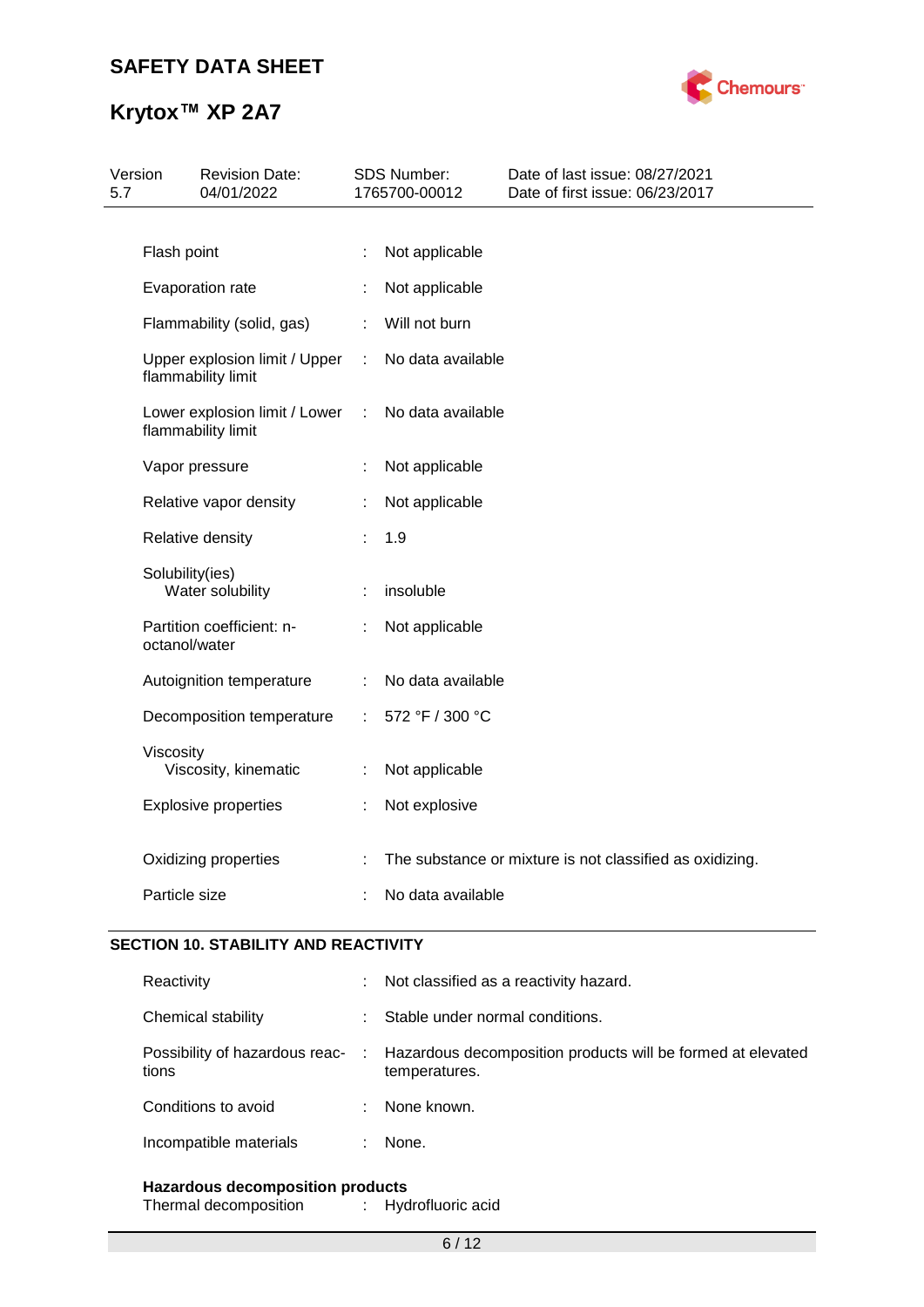

| Version<br>5.7                           | <b>Revision Date:</b><br>04/01/2022          | <b>SDS Number:</b><br>1765700-00012                      | Date of last issue: 08/27/2021<br>Date of first issue: 06/23/2017 |
|------------------------------------------|----------------------------------------------|----------------------------------------------------------|-------------------------------------------------------------------|
|                                          |                                              | Carbonyl difluoride<br>Carbon dioxide<br>Carbon monoxide |                                                                   |
|                                          | <b>SECTION 11. TOXICOLOGICAL INFORMATION</b> |                                                          |                                                                   |
| Skin contact<br>Ingestion<br>Eye contact | Information on likely routes of exposure     |                                                          |                                                                   |

#### **Acute toxicity**

Not classified based on available information.

#### **Components:**

Poly(oxy<trifluoro(trifluoromethyl)ethylene>), omega-fluoro-alpha-<tetrafluoro-1 <<(hydroxyphenoxyphosphinyl)oxy>methyl>ethyl>-

**:**

**:**

Acute oral toxicity : LD50 (Rat): > 5,000 mg/kg

#### **Skin corrosion/irritation**

Not classified based on available information.

#### **Components:**

Poly(oxy<trifluoro(trifluoromethyl)ethylene>), omega-fluoro-alpha-<tetrafluoro-1 <<(hydroxyphenoxyphosphinyl)oxy>methyl>ethyl>-

| <b>Species</b> | : Rabbit           |
|----------------|--------------------|
| Result         | No skin irritation |
|                |                    |

#### **Serious eye damage/eye irritation**

Not classified based on available information.

#### **Components:**

Poly(oxy<trifluoro(trifluoromethyl)ethylene>), omega-fluoro-alpha-<tetrafluoro-1 <<(hydroxyphenoxyphosphinyl)oxy>methyl>ethyl>-

| <b>Species</b><br>Result | : Rabbit<br>: Irritation to eyes, reversing within 21 days |
|--------------------------|------------------------------------------------------------|

#### **Respiratory or skin sensitization**

#### **Skin sensitization**

Not classified based on available information.

#### **Respiratory sensitization**

Not classified based on available information.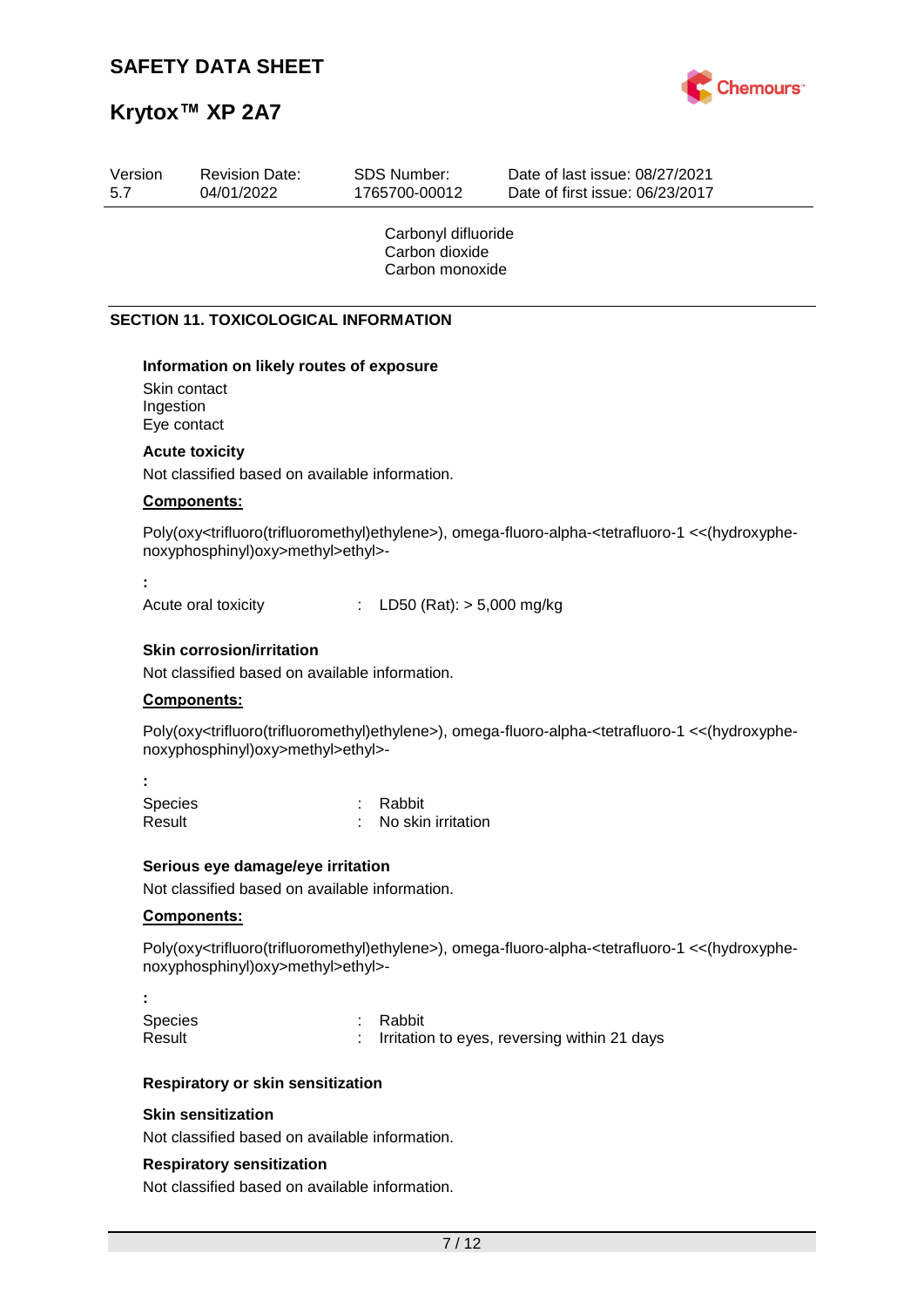

| Version<br>5.7 |                                                                                                                                                                                                                              | <b>Revision Date:</b><br>04/01/2022            | SDS Number:<br>1765700-00012             | Date of last issue: 08/27/2021<br>Date of first issue: 06/23/2017                                                                           |  |  |  |  |  |
|----------------|------------------------------------------------------------------------------------------------------------------------------------------------------------------------------------------------------------------------------|------------------------------------------------|------------------------------------------|---------------------------------------------------------------------------------------------------------------------------------------------|--|--|--|--|--|
|                | <b>Components:</b>                                                                                                                                                                                                           |                                                |                                          |                                                                                                                                             |  |  |  |  |  |
|                | Poly(oxy <trifluoro(trifluoromethyl)ethylene>), omega-fluoro-alpha-<tetrafluoro-1 <<(hydroxyphe-<br="">noxyphosphinyl)oxy&gt;methyl&gt;ethyl&gt;-</tetrafluoro-1></trifluoro(trifluoromethyl)ethylene>                       |                                                |                                          |                                                                                                                                             |  |  |  |  |  |
|                |                                                                                                                                                                                                                              |                                                |                                          |                                                                                                                                             |  |  |  |  |  |
|                |                                                                                                                                                                                                                              | Routes of exposure                             | Skin contact                             |                                                                                                                                             |  |  |  |  |  |
|                | Species                                                                                                                                                                                                                      |                                                | Guinea pig                               |                                                                                                                                             |  |  |  |  |  |
|                | Result                                                                                                                                                                                                                       |                                                | negative                                 |                                                                                                                                             |  |  |  |  |  |
|                |                                                                                                                                                                                                                              | <b>Germ cell mutagenicity</b>                  |                                          |                                                                                                                                             |  |  |  |  |  |
|                |                                                                                                                                                                                                                              | Not classified based on available information. |                                          |                                                                                                                                             |  |  |  |  |  |
|                |                                                                                                                                                                                                                              | Carcinogenicity                                |                                          |                                                                                                                                             |  |  |  |  |  |
|                | Not classified based on available information.<br><b>IARC</b><br>No ingredient of this product present at levels greater than or equal to 0.1% is<br>identified as probable, possible or confirmed human carcinogen by IARC. |                                                |                                          |                                                                                                                                             |  |  |  |  |  |
|                | <b>OSHA</b>                                                                                                                                                                                                                  |                                                | on OSHA's list of regulated carcinogens. | No component of this product present at levels greater than or equal to 0.1% is                                                             |  |  |  |  |  |
|                | <b>NTP</b>                                                                                                                                                                                                                   |                                                |                                          | No ingredient of this product present at levels greater than or equal to 0.1% is<br>identified as a known or anticipated carcinogen by NTP. |  |  |  |  |  |
|                |                                                                                                                                                                                                                              | <b>Reproductive toxicity</b>                   |                                          |                                                                                                                                             |  |  |  |  |  |
|                | Not classified based on available information.                                                                                                                                                                               |                                                |                                          |                                                                                                                                             |  |  |  |  |  |
|                | <b>STOT-single exposure</b>                                                                                                                                                                                                  |                                                |                                          |                                                                                                                                             |  |  |  |  |  |
|                | Not classified based on available information.                                                                                                                                                                               |                                                |                                          |                                                                                                                                             |  |  |  |  |  |
|                | <b>STOT-repeated exposure</b>                                                                                                                                                                                                |                                                |                                          |                                                                                                                                             |  |  |  |  |  |
|                | Not classified based on available information.                                                                                                                                                                               |                                                |                                          |                                                                                                                                             |  |  |  |  |  |
|                |                                                                                                                                                                                                                              | <b>Aspiration toxicity</b>                     |                                          |                                                                                                                                             |  |  |  |  |  |
|                |                                                                                                                                                                                                                              | Not classified based on available information. |                                          |                                                                                                                                             |  |  |  |  |  |
|                |                                                                                                                                                                                                                              | <b>SECTION 12. ECOLOGICAL INFORMATION</b>      |                                          |                                                                                                                                             |  |  |  |  |  |
|                |                                                                                                                                                                                                                              |                                                |                                          |                                                                                                                                             |  |  |  |  |  |
|                | <b>Ecotoxicity</b>                                                                                                                                                                                                           |                                                |                                          |                                                                                                                                             |  |  |  |  |  |

#### **Components:**

Poly(oxy<trifluoro(trifluoromethyl)ethylene>), omega-fluoro-alpha-<tetrafluoro-1 <<(hydroxyphenoxyphosphinyl)oxy>methyl>ethyl>-

**:**

#### **Ecotoxicology Assessment**

| Acute aquatic toxicity   | Toxic effects cannot be excluded |
|--------------------------|----------------------------------|
| Chronic aquatic toxicity | Toxic effects cannot be excluded |

#### **Persistence and degradability**

No data available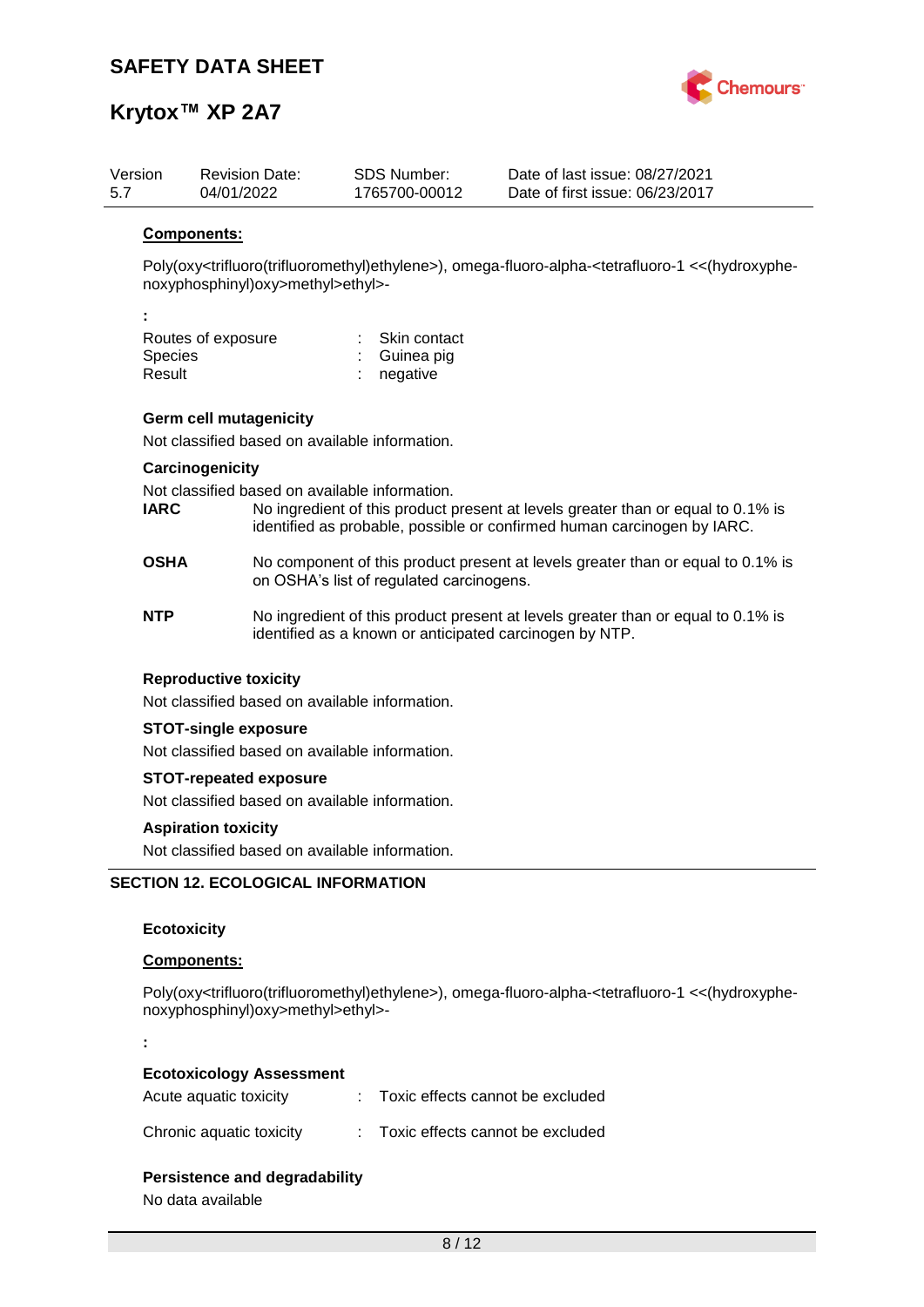

| Version<br>5.7 | <b>Revision Date:</b><br>04/01/2022                   | SDS Number:<br>1765700-00012 | Date of last issue: 08/27/2021<br>Date of first issue: 06/23/2017 |
|----------------|-------------------------------------------------------|------------------------------|-------------------------------------------------------------------|
|                | <b>Bioaccumulative potential</b><br>No data available |                              |                                                                   |
|                | <b>Mobility in soil</b><br>No data available          |                              |                                                                   |
|                | Other adverse effects<br>No data available            |                              |                                                                   |
|                | <b>SECTION 13. DISPOSAL CONSIDERATIONS</b>            |                              |                                                                   |
|                | Disposal methods<br>Waste from residues               | ÷                            | Dispose of in accordance with local regulations.                  |

Contaminated packaging : Empty containers should be taken to an approved waste

handling site for recycling or disposal.

If not otherwise specified: Dispose of as unused product.

#### **SECTION 14. TRANSPORT INFORMATION**

#### **International Regulations**

**UNRTDG** Not regulated as a dangerous good

**IATA-DGR** Not regulated as a dangerous good

**IMDG-Code** Not regulated as a dangerous good

**Transport in bulk according to Annex II of MARPOL 73/78 and the IBC Code** Not applicable for product as supplied.

**Domestic regulation**

**49 CFR** Not regulated as a dangerous good

#### **Special precautions for user**

Not applicable

#### **SECTION 15. REGULATORY INFORMATION**

#### **CERCLA Reportable Quantity**

This material does not contain any components with a CERCLA RQ.

#### **SARA 304 Extremely Hazardous Substances Reportable Quantity**

This material does not contain any components with a section 304 EHS RQ.

**SARA 302 Extremely Hazardous Substances Threshold Planning Quantity** This material does not contain any components with a section 302 EHS TPQ.

**SARA 311/312 Hazards** : No SARA Hazards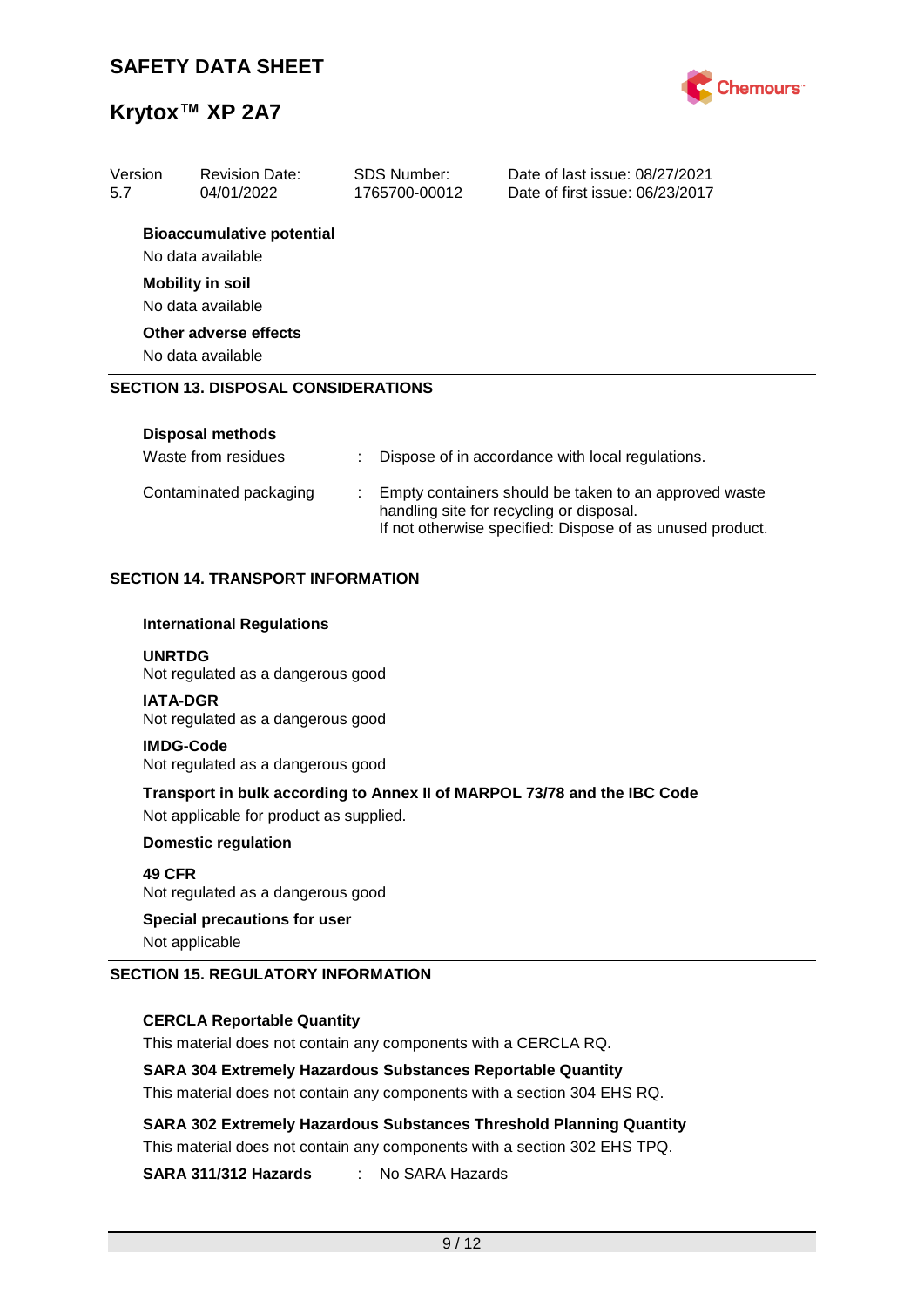

| Version<br>5.7  | <b>Revision Date:</b><br>04/01/2022        | <b>SDS Number:</b><br>1765700-00012                                                                                                                                                                                              | Date of last issue: 08/27/2021<br>Date of first issue: 06/23/2017                                                                                                                         |                              |
|-----------------|--------------------------------------------|----------------------------------------------------------------------------------------------------------------------------------------------------------------------------------------------------------------------------------|-------------------------------------------------------------------------------------------------------------------------------------------------------------------------------------------|------------------------------|
| <b>SARA 313</b> |                                            |                                                                                                                                                                                                                                  | : This material does not contain any chemical components with<br>known CAS numbers that exceed the threshold (De Minimis)<br>reporting levels established by SARA Title III, Section 313. |                              |
|                 | <b>US State Regulations</b>                |                                                                                                                                                                                                                                  |                                                                                                                                                                                           |                              |
|                 | Pennsylvania Right To Know                 |                                                                                                                                                                                                                                  |                                                                                                                                                                                           |                              |
|                 | <b>PFPE fluid</b>                          |                                                                                                                                                                                                                                  |                                                                                                                                                                                           | Trade secret                 |
|                 | Fluoropolymer<br>phinyl)oxy>methyl>ethyl>- | Poly(oxy <trifluoro(trifluoromethyl)ethylene>), omega-fluoro-<br/>alpha-<tetrafluoro-1 (hydroxyphenoxyphos-<="" <<="" th=""><th></th><th>Trade secret<br/>Not Assigned</th></tetrafluoro-1></trifluoro(trifluoromethyl)ethylene> |                                                                                                                                                                                           | Trade secret<br>Not Assigned |
|                 | California Prop. 65                        |                                                                                                                                                                                                                                  |                                                                                                                                                                                           |                              |

WARNING: This product can expose you to chemicals including Pentadecafluorooctanoic acid, which is/are known to the State of California to cause birth defects or other reproductive harm. For more information go to www.P65Warnings.ca.gov. Note to User: This product is not made with PFOA nor is PFOA intentionally present in the product; however, it is possible that PFOA may be present as an impurity at background (environmental) levels.

#### **SECTION 16. OTHER INFORMATION**



Krytox™ and any associated logos are trademarks or copyrights of The Chemours Company FC, LLC.

Chemours™ and the Chemours Logo are trademarks of The Chemours Company. Before use read Chemours safety information.

For further information contact the local Chemours office or nominated distributors.

#### **Full text of other abbreviations**

| ACGIH |  |  | USA. ACGIH Threshold Limit Values (TLV) |  |  |  |
|-------|--|--|-----------------------------------------|--|--|--|
|-------|--|--|-----------------------------------------|--|--|--|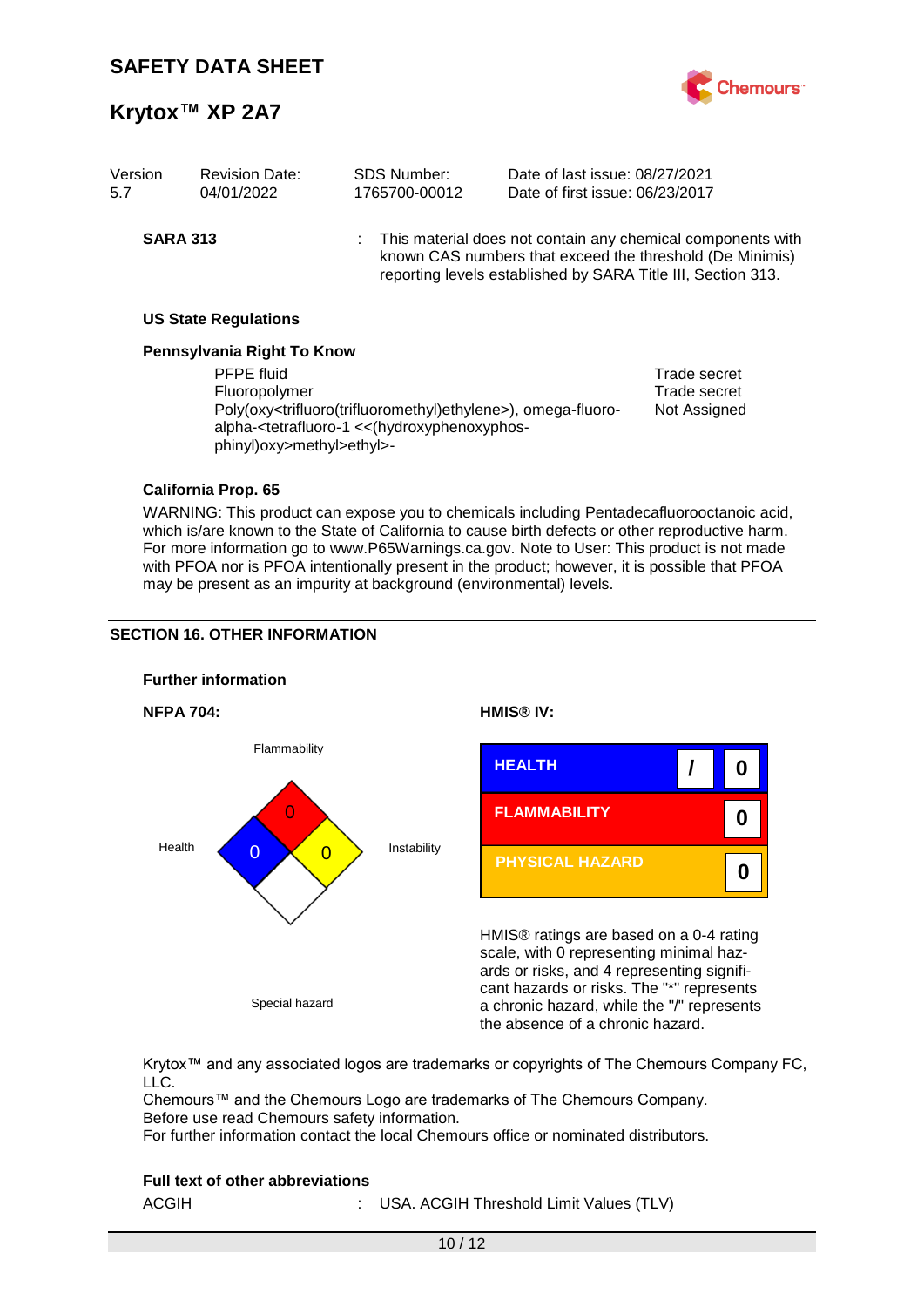

| Version<br>5.7 | <b>Revision Date:</b><br>04/01/2022 | <b>SDS Number:</b><br>1765700-00012 | Date of last issue: 08/27/2021<br>Date of first issue: 06/23/2017                            |  |  |  |  |
|----------------|-------------------------------------|-------------------------------------|----------------------------------------------------------------------------------------------|--|--|--|--|
|                |                                     |                                     |                                                                                              |  |  |  |  |
|                | NIOSH REL                           |                                     | USA. NIOSH Recommended Exposure Limits                                                       |  |  |  |  |
| OSHA Z-1       |                                     |                                     | USA. Occupational Exposure Limits (OSHA) - Table Z-1 Lim-<br>its for Air Contaminants        |  |  |  |  |
| OSHA Z-2       |                                     |                                     | USA. Occupational Exposure Limits (OSHA) - Table Z-2                                         |  |  |  |  |
|                | ACGIH / TWA                         |                                     | 8-hour, time-weighted average                                                                |  |  |  |  |
|                | <b>ACGIH / STEL</b>                 | Short-term exposure limit           |                                                                                              |  |  |  |  |
| ACGIH / C      |                                     | Ceiling limit                       |                                                                                              |  |  |  |  |
|                | NIOSH REL / TWA                     |                                     | Time-weighted average concentration for up to a 10-hour<br>workday during a 40-hour workweek |  |  |  |  |
|                | NIOSH REL / ST                      |                                     | : STEL - 15-minute TWA exposure that should not be exceeded<br>at any time during a workday  |  |  |  |  |
| NIOSH REL / C  |                                     |                                     | Ceiling value not be exceeded at any time.                                                   |  |  |  |  |
|                | OSHA Z-1 / TWA                      |                                     | 8-hour time weighted average                                                                 |  |  |  |  |
|                | OSHA Z-2 / TWA                      |                                     | 8-hour time weighted average                                                                 |  |  |  |  |
|                |                                     |                                     |                                                                                              |  |  |  |  |

AIIC - Australian Inventory of Industrial Chemicals; ASTM - American Society for the Testing of Materials; bw - Body weight; CERCLA - Comprehensive Environmental Response, Compensation, and Liability Act; CMR - Carcinogen, Mutagen or Reproductive Toxicant; DIN - Standard of the German Institute for Standardisation; DOT - Department of Transportation; DSL - Domestic Substances List (Canada); ECx - Concentration associated with x% response; EHS - Extremely Hazardous Substance; ELx - Loading rate associated with x% response; EmS - Emergency Schedule; ENCS - Existing and New Chemical Substances (Japan); ErCx - Concentration associated with x% growth rate response; ERG - Emergency Response Guide; GHS - Globally Harmonized System; GLP - Good Laboratory Practice; HMIS - Hazardous Materials Identification System; IARC - International Agency for Research on Cancer; IATA - International Air Transport Association; IBC - International Code for the Construction and Equipment of Ships carrying Dangerous Chemicals in Bulk; IC50 - Half maximal inhibitory concentration; ICAO - International Civil Aviation Organization; IECSC - Inventory of Existing Chemical Substances in China; IMDG - International Maritime Dangerous Goods; IMO - International Maritime Organization; ISHL - Industrial Safety and Health Law (Japan); ISO - International Organisation for Standardization; KECI - Korea Existing Chemicals Inventory; LC50 - Lethal Concentration to 50 % of a test population; LD50 - Lethal Dose to 50% of a test population (Median Lethal Dose); MARPOL - International Convention for the Prevention of Pollution from Ships; MSHA - Mine Safety and Health Administration; n.o.s. - Not Otherwise Specified; NFPA - National Fire Protection Association; NO(A)EC - No Observed (Adverse) Effect Concentration; NO(A)EL - No Observed (Adverse) Effect Level; NOELR - No Observable Effect Loading Rate; NTP - National Toxicology Program; NZIoC - New Zealand Inventory of Chemicals; OECD - Organization for Economic Co-operation and Development; OPPTS - Office of Chemical Safety and Pollution Prevention; PBT - Persistent, Bioaccumulative and Toxic substance; PICCS - Philippines Inventory of Chemicals and Chemical Substances; (Q)SAR - (Quantitative) Structure Activity Relationship; RCRA - Resource Conservation and Recovery Act; REACH - Regulation (EC) No 1907/2006 of the European Parliament and of the Council concerning the Registration, Evaluation, Authorisation and Restriction of Chemicals; RQ - Reportable Quantity; SADT - Self-Accelerating Decomposition Temperature; SARA - Superfund Amendments and Reauthorization Act; SDS - Safety Data Sheet; TCSI - Taiwan Chemical Substance Inventory; TECI - Thailand Existing Chemicals Inventory; TSCA - Toxic Substances Control Act (United States); UN - United Nations; UNRTDG - United Nations Recommendations on the Transport of Dangerous Goods; vPvB - Very Persistent and Very Bioaccumulative

| Sources of key data used to<br>compile the Material Safety<br>Data Sheet |  | Internal technical data, data from raw material SDSs, OECD<br>eChem Portal search results and European Chemicals Agen-<br>cy, http://echa.europa.eu/ |
|--------------------------------------------------------------------------|--|------------------------------------------------------------------------------------------------------------------------------------------------------|
|--------------------------------------------------------------------------|--|------------------------------------------------------------------------------------------------------------------------------------------------------|

Revision Date : 04/01/2022